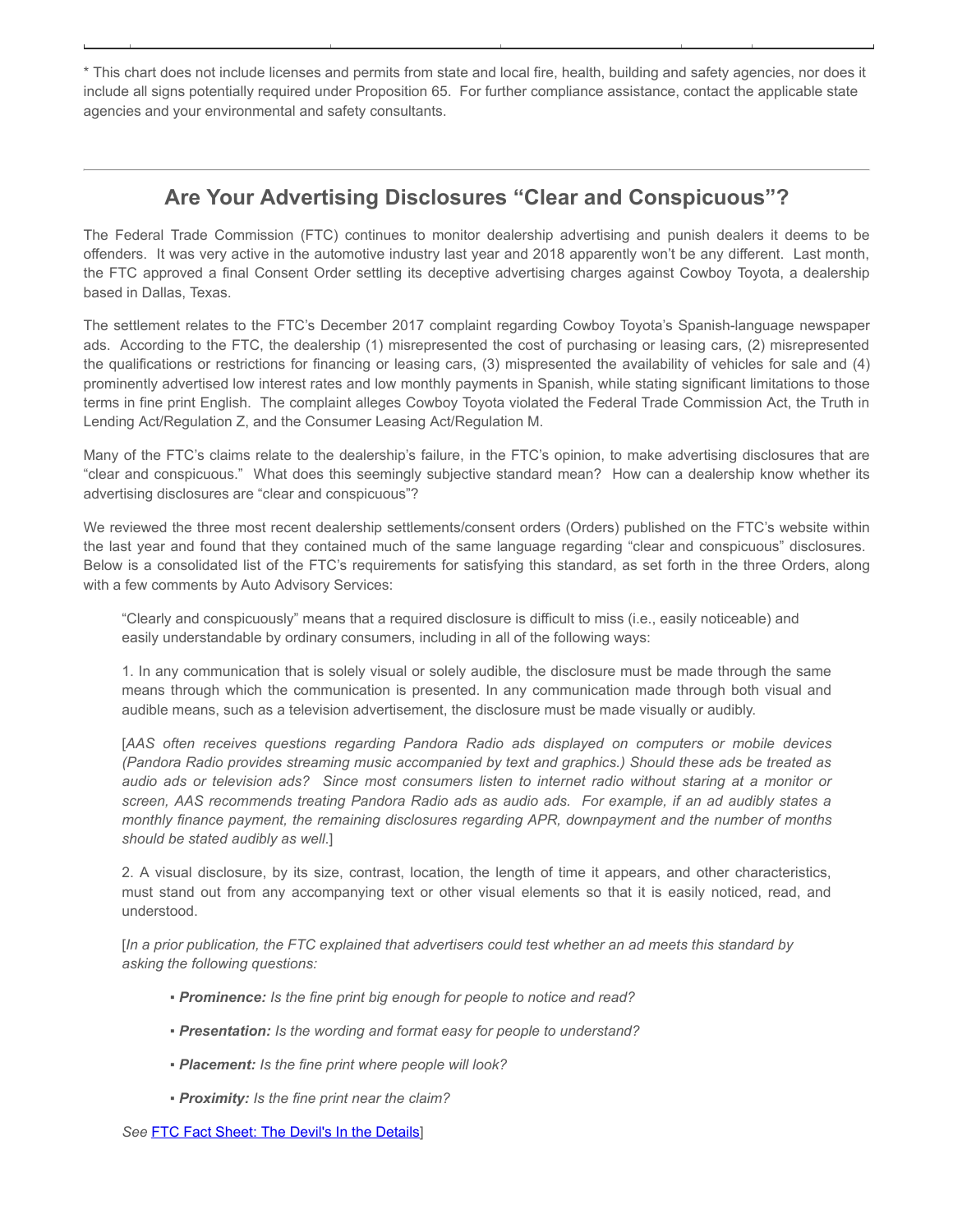3. An audible disclosure, including by telephone or streaming video, must be delivered in a volume, speed, and cadence sufficient for ordinary consumers to easily hear and understand it.

[Speaking of streaming videos, dealerships should be aware that the FTC also reviews and scrutinizes YouTube ads posted by dealerships. If you upload ads to the internet, make sure they're compliant.]

4. In any communication using an interactive electronic medium, such as the Internet or software, the disclosure must be unavoidable.

[[For further information regarding the FTC's expectations for online disclosures, see](https://www.ftc.gov/sites/default/files/attachments/press-releases/ftc-staff-revises-online-advertising-disclosure-guidelines/130312dotcomdisclosures.pdf) .com Disclosures, How to Make Effective Disclosures in Digital Advertising]

5. The disclosure must use diction and syntax understandable to ordinary consumers and must appear in each language in which the representation that requires the disclosure appears.

[The complaint against Cowboy Toyota includes ads in which prominent representations regarding low monthly payments appeared in Spanish, while the fine print disclaimers regarding lease terms and credit qualification requirements were written only in English.]

6. The disclosure must comply with these requirements in each medium through which it is received, including all electronic devices.

[Beware - a disclosure that is easy to read on a computer monitor may not be large enough to be "easily noticed" or read from a mobile phone. When reviewing dealership advertising, FTC attorneys will actually view ads from a mobile phone to determine whether disclosures are clear and conspicuous.]

7. The disclosure must not be contradicted or mitigated by, or inconsistent with, anything else in the communication.

[Our ad review staff often finds errors when dealers, or the ad agencies they work with, are rushed in producing an ad and mistakenly hold over disclaimer and disclosure language that was used in a prior ad.]

8. When the representation or sales practice targets a specific audience, such as children, the elderly, or the terminally ill, "ordinary consumers" includes reasonable members of that group.

9. When advertising financing or lease terms, an ad must "clearly and conspicuously [disclose] all qualifications or restrictions on the consumer's ability to obtain the represented financing or leasing term, including but not limited to any qualifications or restrictions that [the dealer's] lender, lessor, or any other entity may impose based on a consumer's credit score or credit history. Provided, further, that, if a majority of consumers likely will not be able to meet a stated credit score or credit history qualification or restriction, the advertisement must clearly and conspicuously disclose that fact."

We encourage you to reach out to AAS, your internal compliance department or competent counsel to make sure the ads you, or the ad agencies you work with, contain all the required disclosures and to make sure those disclosures are clear and conspicuous. The FTC shows no sign of backing down anytime soon. As any dealership opposing an FTC complaint can attest, you do not want to be on the FTC's radar. Once the FTC latches on to a dealership, they do not let go.

If you have any questions or would like further details about AAS' informal ad review service, please contact us at (800) 785-2880 or [questions@autoadvisory.com.](mailto:questions@autoadvisory.com)

## [Go to Website](http://www.autoadvisory.com/)

For more Information, Contact Us:

(800) 785-2880